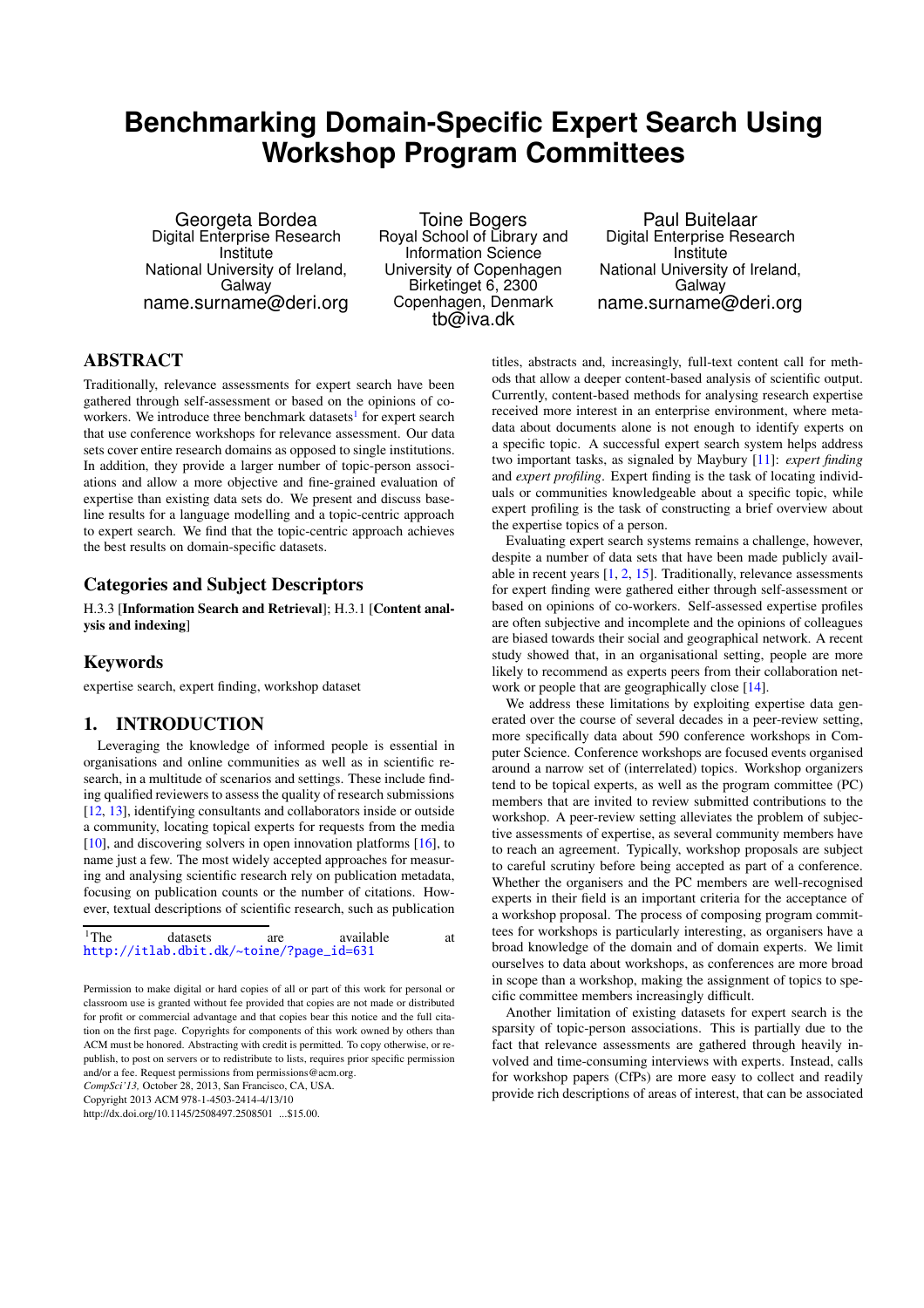with organisers and PC members. Hence, workshop CfPs are a valuable source of topic-expert associations, providing detailed descriptions of areas of interest and extensive lists of domain experts. This information can be used as a gold standard for expert finding, but only as a silver standard for expert profiling as the profiles inferred from workshop topics are incomplete. It is unlikely that a researcher will be invited as a workshop PC member in each of the areas that they are an expert in.

Previous test collections for expert search have typically focused on searching a single organization for experts and expertise. Different types of organizations were considered, such as research institutes [\[1,](#page-5-5) [15\]](#page-5-7) and universities [\[2,](#page-5-6) [14\]](#page-5-8). Our test collection is focused around entire research communities in specific research domains, with members that are geographically dispersed and that have similar interests to some extent. In particular, we gathered data produced by two communities with a long tradition in Computer Science, Information Retrieval (IR) and Computational Linguistics (CL), as well as the more recent Semantic Web (SW) community. This requires methods that distinguish expertise at more fine-grained levels. Take for example the university use case, where expertise topics as broad as mathematics, philosophy, or physics are informative enough to distinguish between experts from different departments. When analysing expertise in a research community such as the IR or the CL community, more fine-grained expertise topics are required.

Our contributions in this paper are two-fold:

- We introduce three new test collections for expert search focused on entire research domains instead of single organisations. The properties of these test collections enable both research into expert search as well as scientometrics.
- We present state-of-the-art performance runs on these test collections to use as benchmarks for future work using these test collections.

The remainder of this paper is organized as follows. We start by presenting a review of related work in Section [2](#page-1-0) and we introduce three datasets for Expert Search in Section [3.](#page-1-1) The Expert Search baselines are presented in Section [4,](#page-3-0) followed by the experimental results in Section [5.](#page-4-0) We conclude in Section [6,](#page-5-9) giving a few directions for future work.

## <span id="page-1-0"></span>2. RELATED WORK

Early large-scale approaches to expert finding involved the manual construction and querying of databases containing representations of the knowledge and skills of an organization's workforce, placing the burden and responsibility of maintaining them on the employees themselves [\[11\]](#page-5-4). This disadvantage prompted a shift to more automated expert finding techniques that supported the natural expertise location process [\[6\]](#page-5-10).

A lot of ground was covered in terms of evaluating expert search systems by the organisation of three consecutive enterprise tracks by TREC [\[1\]](#page-5-5), that provided common ground for evaluating different systems and approaches. Two enterprise datasets were made available to the community: a 2004 crawl of the World Wide Web Consortium (W3C) website used in the 2005 and 2006 editions of the TREC Enterprise track [\[15\]](#page-5-7), and a dataset from the Australian Commonwealth Scientific and Industrial Research Organisation (CSIRO) [\[1\]](#page-5-5). Both datasets contain hundreds of thousands of documents contributed by thousands of people, but they provide only a small number of topics that are either identified by task organisers or collected from people inside the organisation. Furthermore, document-candidate associations are not explicitly provided,

and have to be estimated based on candidate occurrences in text. The UvT Expert Collection [\[2\]](#page-5-6) addresses some of these limitations by introducing a more realistic number of topical areas, 1500 compared to only about 50 for the previous two collections, and by unambiguously identifying document authors. Associations between topics and experts are self-selected for increased realism, but relatively sparse with an average of 6 topics assigned per expert. An updated version of the UvT collection was described in more detail by Berendsen *et al.* (2013) [\[3\]](#page-5-11).

In recent years, other approaches to expert search using different data sets have been presented as well, although the data sets used in these approaches have not been all made publicly available. For example, the DBLP Computer Science Bibliography, a computer science bibliography website, has been used as a resource in expert search and scientometrics before. Tang *et al.* (2008) performed the extraction and mining social networks on DBLP data using their ArnetMiner system [\[17\]](#page-5-12). They propose a probabilistic framework for author name disambiguation, use topic modeling to match authors, venues, and documents to topics, and extracted the citation network between the publications in their DBLP crawl. In addition, they released their 2008 crawl of DBLP augmented with this citation information, which we use as the basis for our IR test collection as described in Section [3.1.](#page-2-0)

Deng *et al.* (2008) also used a crawl of DBLP to evaluate their expert finding algorithms: a language modeling approach weighted by the strength of the expert-document associations, and a topic modeling approach [\[7\]](#page-5-13). They evaluate their algorithms on the entire DBLP data set, i.e., all domains as opposed to just the IR-focused part we describe in Section [3.1.](#page-2-0) To alleviate the problem of sparse textual content in DBLP, they take the title of a publication and aggregate it with the top ten Google Scholar results when using that title as a query. While this does reduce textual sparsity, it is also likely to introduce noise in the document representations. They used university researchers to assess the relevance of expert finding results against short key phrases that represent general expertise areas as opposed to the more fine-grained expertise areas our collections focus on. In addition, they did not make their data set publicly available.

A related problem that shares many similarities with expert finding as we approach it in this paper is the automatic assignment of conference and journal submissions to reviewers. Typically, these approaches use the sets of papers written by the individual reviewers as content-based expertise evidence for those reviewers to match them to submitted papers [\[4,](#page-5-14) [8,](#page-5-15) [9,](#page-5-16) [18\]](#page-5-17). The most extensive work was done by Yarowksy *et al.* (1999), who performed their experiments on the papers submitted to the ACL '99 conference [\[18\]](#page-5-17). They compared both content-based and citation-based evidence for allocating reviewers and found that combining both sources of information resulted in the best performance. Our second test collection—described in more detail in Section [3.2—](#page-3-1)covers the same domain, but it is much larger, covering the entire ACL Anthology Reference Corpus.

#### <span id="page-1-1"></span>3. DATA COLLECTIONS

We present three new test collections in this paper, that are focused around entire research communities in a specific research domain as opposed to just a single organization. While this section provides some general considerations about the datasets, sections [3.1-](#page-2-0)[3.3](#page-3-2) describe some of the particularities of each dataset. For each test collection, we describe the process of collecting the documents, creating the topics and producing the relevance assessments. Table [1](#page-2-1) contains an overview of the main characteristics of our three test collections, including information about the total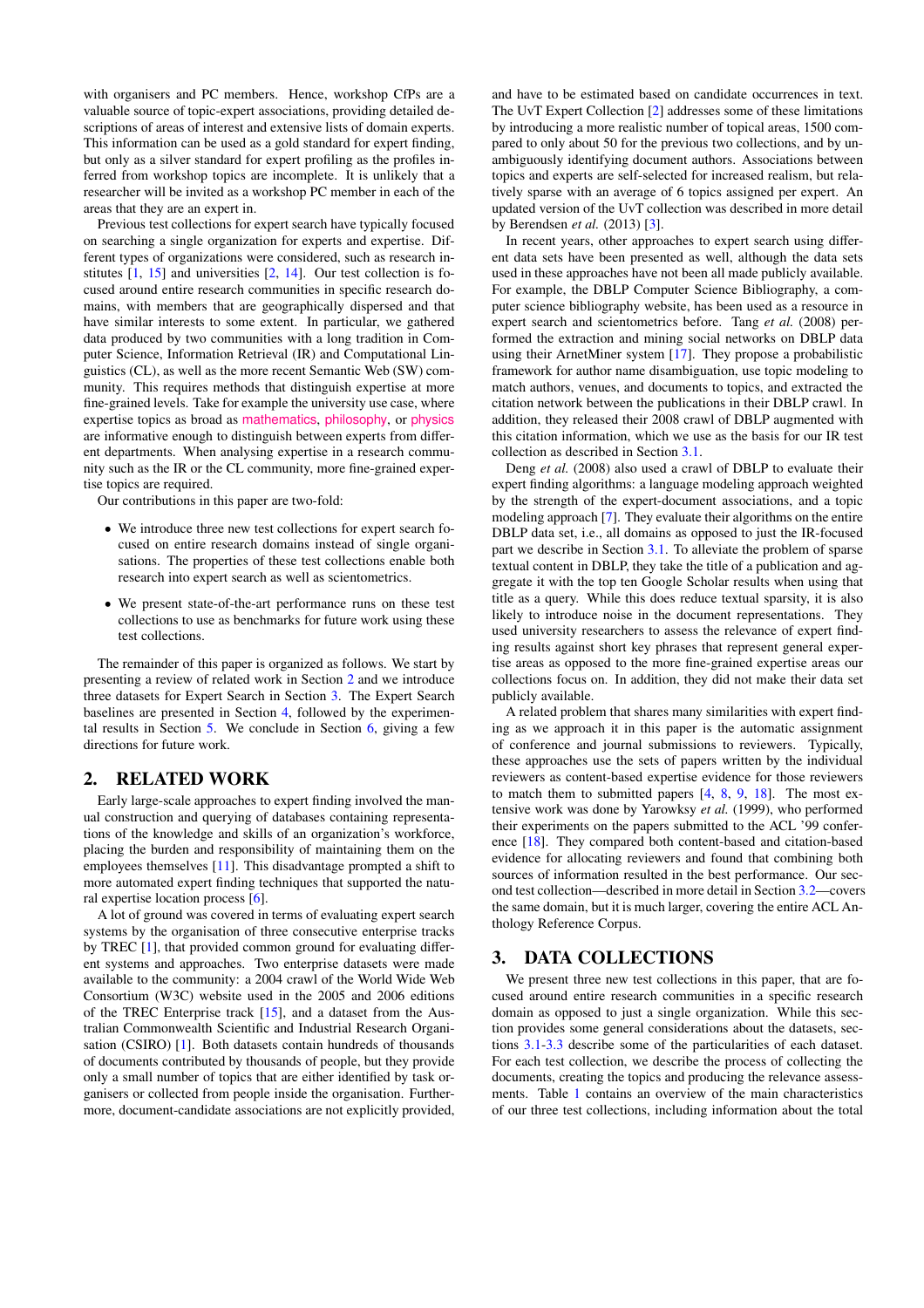number of documents, workshops, and authors from each research area.

Each dataset consists of a corpus of documents and information about their authors along with a collection of workshops from the same research areas that can be used as basis for a gold standard evaluation. The CL and the SW datasets are collected and maintained by the research communities that initially published the works. Therefore, relatively clean metadata about events and publications, including full-text content, are directly available from the same location. The same cannot be said about the IR collection that has to be gathered from different sources including DBLP, Google Scholar, and ArnetMiner [\[17\]](#page-5-12). This resulted in a smaller coverage of full-text publications as can be seen in Table [1.](#page-2-1) Organizers and PC members correspond naturally to (a subset of) the relevant experts on the topic of the workshop. To generate a topic description for each workshop, we extracted the title of the workshop as well as a *short* and a *long* description of the purpose of the workshop. The long description of the workshop was typically taken from the starting page and covered the complete description of the goals and focus of the workshop (except for the areas of interest). The short description typically corresponded to the first paragraph of the long description: one or two sentences containing a concise teaser de-scription of the workshop<sup>[2](#page-2-2)</sup>. In addition, we extracted the *areas of interest* from each workshop website, which are often presented as a bullet-point list of research areas. Extracting this workshop information was done by a group of annotators.

It is often the case that a workshop is organised with the intent to create a platform for communication between research areas with overlapping interests. For example the workshop on the emergent topic of "Computational Neurolinguistics" organised by the CL community in 2010 was meant to bring together researchers from the areas of computational linguistics and cognitive neuroscience that have an interest in machine learning methods. Such workshops have PC members with expertise backgrounds that match one of these areas, or a combination of both. To allow a more finegrained identification of experts we manually annotated each workshop from the IR, CL and SW areas with expertise topics. The list of organizers and PC members for each workshop served as our relevance assessments: people listed for a workshop were considered to be relevant experts for the topic of the workshop. To represent the likely difference in expertise between organizers of a workshop and PC members, we assigned a relevance value of 2 to the organizers and a value of 1 to the PC members. Five different annotators were involved in constructing the topic set for the IR collection; for the CL and SW collections, 2 annotators were involved.

The datasets proposed in this work can be used as a basis for the investigation of several different tasks. The CL and the SW datasets provide a large number of documents and a list of associated terms extracted from workshop descriptions that can be used for *term extraction* (1) or *expertise topic extraction* (2) evaluation. The main difference between these two tasks is that generally expertise topics have to be broad enough to summarize a knowledge area, while terms can be more specific. Another task that can be addressed is the *assignment of experts to program committees* (3) using workshop descriptions. In this way workshop organizers can identify PC members based on their interests mentioned in previous publications. *Expert finding* (4) is a similar task that takes as input more focused keyphrase-based descriptions of topics instead of a workshop description. Finally, extracted terms can be assigned

to topical profiles, a task that is known as *expert profiling* (5). Profiling a candidate requires the identification of areas of skills and knowledge that best describe their interests and expertise.

<span id="page-2-1"></span>Table 1: Overview of our three test collections  $(IR = Informa$ tion Retrieval,  $CL = Computational Linguistics, SW = Seman$ tic Web).

|                          | <b>IR</b> | CL     | SW    |
|--------------------------|-----------|--------|-------|
| #documents               | 24,690    | 10.921 | 2,311 |
| % of full-text documents | 54.1%     | 100%   | 100%  |
| #workshops               | 60        | 340    | 190   |
| #unique authors          | 26,098    | 9.983  | 4,480 |
| #authors/document        | 2.7       | 2.2    | 3.3   |
| #experts/workshop        | 14.9      | 25.8   | 24.9  |
| #expertise topics        | 488       | 4,660  | 6,751 |

## <span id="page-2-0"></span>3.1 Information Retrieval

The first set of research domains covers the related fields of information retrieval (IR), digital libraries (DL), and recommender systems (RS). To construct a test collection covering all of these re-search fields, we used the DBLP Computer Science Bibliography<sup>[3](#page-2-3)</sup>, a computer science bibliography website that tracks the most important journals and conference proceedings in computer science. Our initial motivations for constructing a test collection around DBLP were two-fold: (1) the fields of IR, DL, and RS are wellcovered in DBLP, and (2) a special version of the DBLP data set, augmented with citation information, is available from the team behind ArnetMiner, which allows for investigations into the use of citation information for expert search.

Topics & relevance judgments To make the augmented DBLP collection suited to expert search evaluation, we needed realistic topic descriptions as relevance judgments at the expert level. To collect these, we turned to workshops organized at the major conferences covering the fields of IR, DL, and RS. To identify relevant workshops, we visited the websites of the CIKM, ECDL, ECIR, IIiX, JCDL, RecSys, SIGIR, TPDL, WSDM, and WWW conferences, which have substantial portions of their program dedicated to IR, DL, and RS. We collected links to workshop websites for all workshops organized at those conferences between 2001 and 2012. This resulted in a list of 60 different workshops with websites that were still online at the time of writing<sup>[4](#page-2-4)</sup>.

Document collection To construct our test collection covering the aforementioned fields, we took the augmented DBLP data set released by the team behind ArnetMiner as our starting point. This data set is a October 2010 crawl of of the DBLP data set containing 1,632,442 different papers with 2,327,450 citation relationships between papers in the data set<sup>[5](#page-2-5)</sup>. As this augmented data set contains publications from all fields of computer science, we filtered out all publications not belonging to IR, DL, and RS by restricting ourselves to publications in relevant journals, conferences, and workshops.

We created this list of relevant venues in two steps. First, we generated a list of *core venues* by extracting all papers published

<span id="page-2-2"></span><sup>2</sup>Distinguishing between what constitutes a short and long version of the description was left up to the individual annotator; we did not check for inter-annotator agreement, although incidental inspection suggested a consistent extraction process.

<sup>3</sup>Available at <http://dblp.uni-trier.de/>, last accessed July 9, 2013.

<span id="page-2-3"></span><sup>&</sup>lt;sup>4</sup>The list of 60 active workshops can be viewed at [http://itlab.dbit.dk/~toine/?page\\_id=631](http://itlab.dbit.dk/~toine/?page_id=631).

<span id="page-2-5"></span><span id="page-2-4"></span><sup>5</sup>Available at [http://arnetminer.org/DBLP\\_Citation](http://arnetminer.org/DBLP_Citation), last accessed July 9, 2013.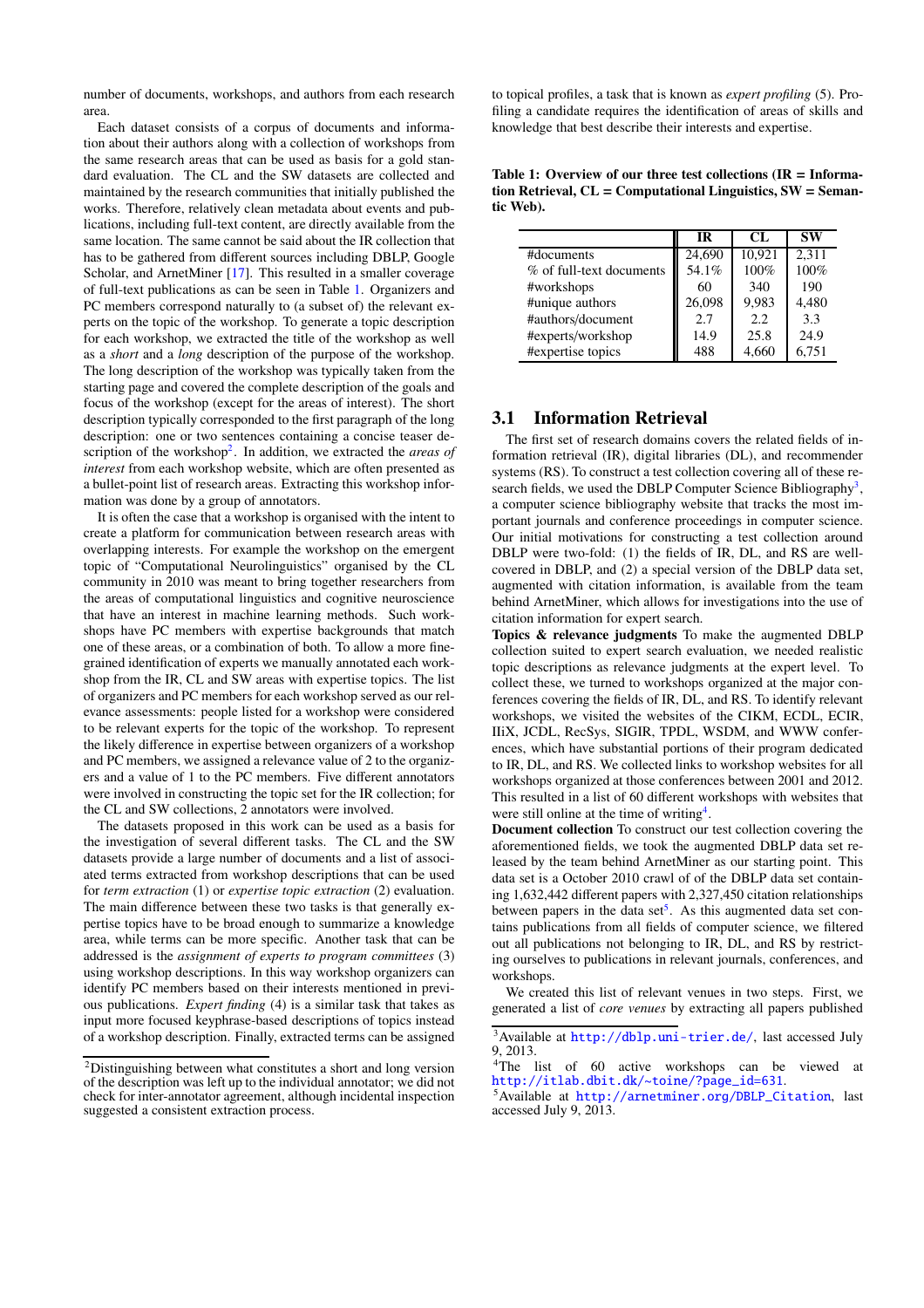at the conferences used for topic creation: CIKM, ECDL, ECIR, IIiX, JCDL, RecSys, SIGIR, TPDL, WSDM, and WWW. We select these conferences, because as hosts to the topic workshops, they are likely to be relevant venues for the PC members to publish in. This resulted in a data set containing 9,046 different publications from these core venues. However, restricting ourselves to these venues alone means we could be missing out on experts that tend to publish more in journals and workshops. We therefore extended the list of core venues with other venues tracked by DBLP that also have substantial portions of their program dedicated to IR, DL, and RS. Venues that only feature incidental overlap with IR, such as the Semantic Web conference, were not included. We also excluded venues that did not have 5 publications or more in the augmented DBLP data set. While this does exclude the occasional on-topic publication in venues that are pre-dominantly about other topics, we believe that this strategy will cover the majority of relevant publications. This additional filtering step resulted in a final list of 78 *curated venues* (core plus additional)<sup>[6](#page-3-3)</sup> covering a total of 24,690 publications.

In addition to citation information, the augmented DBLP data set was also extended with abstracts wherever available. However, the team behind ArnetMiner was only able to add abstracts for 33.7% of the 1.6 million publications (and 43.5% of the 24,690 publications in our test collection). We therefore attempted to download the full-text versions of al 24,690 publications using Google Scholar. We constructed a search query consisting of the last name of the first author and the full title without surrounding quotes<sup>[7](#page-3-4)</sup>. We then extracted the download link from the top result returned by Google Scholar (if available). We were able to find downloads URLs for 14,823 of the 24,690 publications in our filtered DBLP data set for a recall of 60.04%, where recall is defined as the percentage of papers in our filtered DBLP data set that we could find download URLs for. While this is not as high as we would like, it does represent a substantial improvement over the percentage of abstracts present in the augmented DBLP data set. Moreover, a recall rate of 100% is impossible to achieve as tutorials, keynote abstracts, and even entire proceedings are typically not available online in full-text, but they are present in the DBLP data set.

Around 90.15% of these download URLs we obtained in this manner were functional, which means we were able to download full-text publication files for 13,363 publications (or 54.12% of our entire curated data set). We performed a check of 100 randomly selected full-text files to see if these were indeed the publications we were looking for and achieved a precision of 97% on this sample. We therefore assume that the false positive rate of our approach is acceptably low.

#### <span id="page-3-1"></span>3.2 Computational Linguistics

The ACL Anthology Reference Corpus<sup>[8](#page-3-5)</sup> is a second dataset made available by the Computational Linguistics community. Documents are collected from events such as ACL, EACL, NAACL, SemEval, ANLP, EMNLP, Coling, HLT, IJCNLP, and LREC. Workshop descriptions are easily identified in the directory structure of the dataset,as they are grouped together under the same folder, and organised based on the year when the event was held. Each workshop is associated with a document that describes the event. One annotator

manually extracted information about the organizers, PC members, year, and title from these documents. At the same time, each workshop was annotated with terms that describe the main areas of interest. For example, the workshop on "Biomedical Information Extraction" from 2009 was annotated with terms such as: biomedical information extraction, biomedicine, health care, healthcare delivery, personalized medicine, and clinical narrative. All of these terms were explicitly mentioned in the description of the workshop.

## <span id="page-3-2"></span>3.3 Semantic Web

The third dataset is a corpus of scientific publications from Se-mantic Web conferences<sup>[9](#page-3-6)</sup> that were published in the proceedings of several conferences, including: ISWC, EKAW, ESWC, WWW, ASWC, and I-Semantics <sup>[10](#page-3-7)</sup>. The dataset is available through a public SPARQL endpoint. Workshops along with information about title, year, description, website, organizers, and PC members, can be queried by selecting all the events of type *WorkshopEvent*. In some cases this information is missing or incomplete and we used the provided workshop website to manually extract the data. We were not able to do this for a subset of workshops that did not have active websites anymore. A large number of terms that appear in workshop descriptions and that describe the main topics of interest were manually annotated. For example the workshop with the tile "1st International Workshop on Stream Reasoning" from 2009 was annotated with terms including stream reasoning, reasoning, network monitoring, data streams, traffic engineering, and sensor networks. These terms are associated with each PC member and workshop organiser and can be used as relevance assessments for expert finding and expert profiling.

## <span id="page-3-0"></span>4. EXPERT SEARCH BASELINES

In this section we describe two baselines for Expert Search and we discuss how they can be applied for expert finding and expert profiling in a peer-review setting.

#### Language modelling baseline

The first baseline is based on generative language modelling (LM) and was proposed in [\[2\]](#page-5-6). The problem of finding experts for a given query is formulated in terms of computing the probability  $p(ca|q)$ of a candidate *ca* being an expert given a query topic *q*. In this setting, both the expert finding and the expert profiling tasks depend on accurate estimations of the probability  $p(q|ca)$ . This probability can be modelled in several ways. A first approach is to construct a language model for each candidate by aggregating the information from all the documents that they authored. This corresponds to method *LM1* in our experiments. The alternative is to build a language model for documents, find the most relevant documents for a given query and then check who authored those documents. This methods is referred to as *LM2* in Section [5.](#page-4-0) For both approaches we used the open source implementation available online<sup>[11](#page-3-8)</sup>.

#### Topic-centric baseline

A topic-centric (TC) baseline puts emphasis on the extraction of keyphrases that can succinctly describe expertise areas, also called expertise topics, using term extraction techniques [\[5\]](#page-5-18). This method is referred to as *TC* in Section [5.](#page-4-0) An advantage of a topic-centric approach is that topical profiles can be constructed directly from text, without the need for controlled vocabularies or manual identification of terms.

<sup>6</sup>The list of curated active workshops is available at [http://itlab.dbit.dk/~toine/?page\\_id=631](http://itlab.dbit.dk/~toine/?page_id=631).

<span id="page-3-4"></span><span id="page-3-3"></span><sup>7</sup>A preliminary test on just the publications from the core venues showed that adding quotes around the publication title decreased recall from 80.3% to 70.86%.

<span id="page-3-5"></span><sup>8</sup>Available at <http://acl-arc.comp.nus.edu.sg/>, last accessed July 15, 2013.

<sup>&</sup>lt;sup>9</sup>Available at <http://data.semanticweb.org>, last accessed July 15, 2013.

<span id="page-3-6"></span> $10$ The complete list of conferences can be found here: <http://data.semanticweb.org/conference>

<span id="page-3-8"></span><span id="page-3-7"></span><sup>11</sup>Ears toolkit: <http://code.google.com/p/ears/>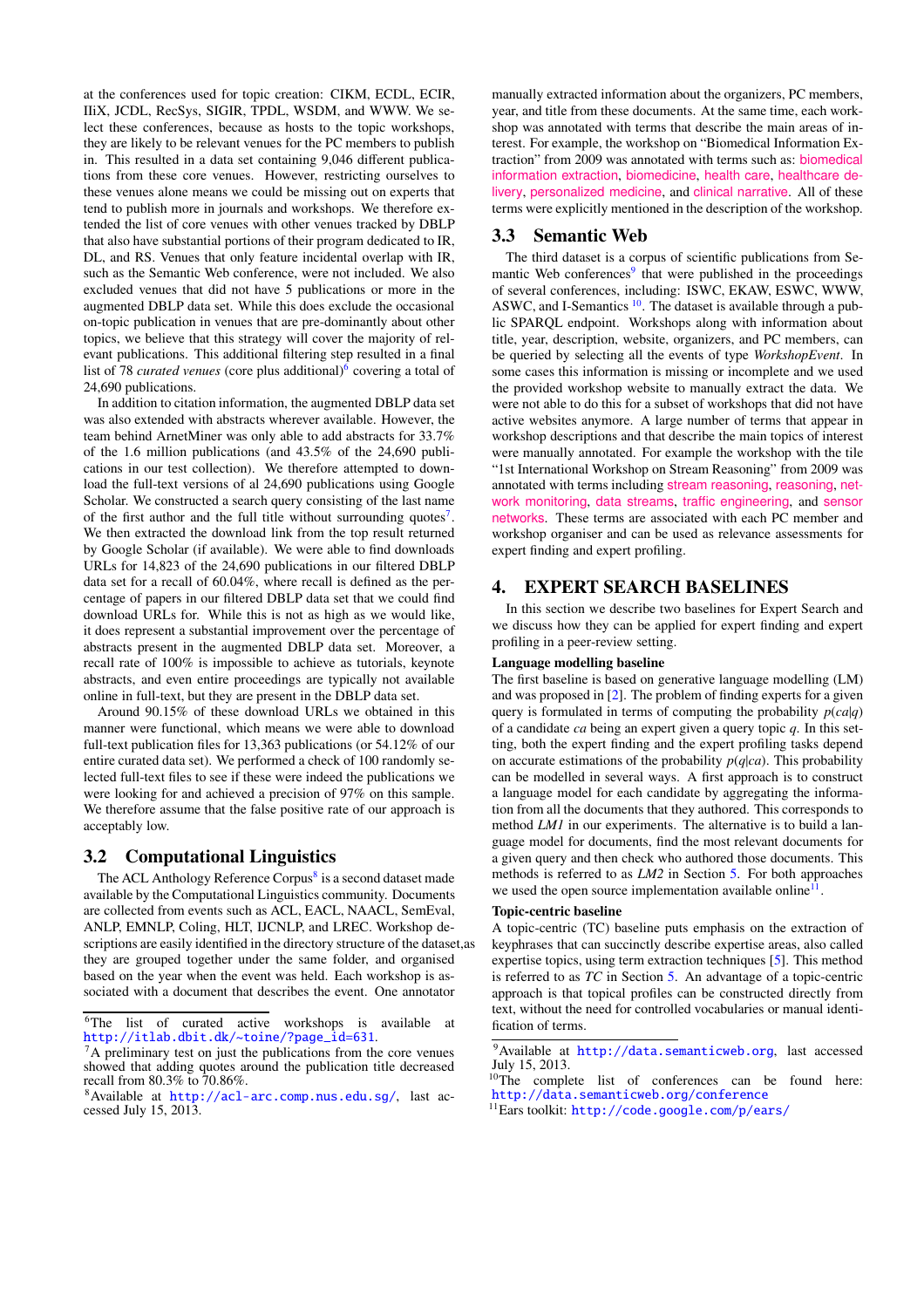

<span id="page-4-3"></span>Figure 1: Precision for top 10k terms from the CL workshops dataset

<span id="page-4-5"></span>Table 2: Expert finding results for the language modelling approach (LM), document count(DC), and the topic centric approach (TC)

| Dataset   | Measure    | LM1    | LM2    | DC     | ТC     |
|-----------|------------|--------|--------|--------|--------|
|           | <b>MAP</b> | 0.0071 | 0.0056 | 0.0324 | 0.0327 |
| CL.       | <b>MRR</b> | 0.0631 | 0.0562 | 0.2648 | 0.2650 |
|           | P@5        | 0.0202 | 0.0173 | 0.1292 | 0.1277 |
|           | <b>MAP</b> | 0.0070 | 0.0067 | 0.0317 | 0.0288 |
| <b>SW</b> | <b>MRR</b> | 0.0528 | 0.0522 | 0.2235 | 0.1963 |
|           | P@5        | 0.0182 | 0.0188 | 0.1030 | 0.0921 |
|           | <b>MAP</b> | 0.0599 | 0.0402 | 0.1345 | 0.1407 |
| <b>IR</b> | <b>MRR</b> | 0.1454 | 0.1231 | 0.3829 | 0.3851 |
|           | P@5        | 0.0614 | 0.0485 | 0.1609 | 0.1644 |

*Expertise topic extraction* is implemented as follows. First, candidate expertise topics are discovered from text using a syntactic description for terms (i.e., nouns or noun phrases) and some contextual patterns that insure that the candidates are coherent within the domain. Because the test collection introduced in this paper is from Computer Science, we were able to use the ACM Computing Classification System<sup>[12](#page-4-1)</sup> to manually identify a list of 80 words that are representative for the domain. These domain-specific words were used to select as candidates noun phrases that include them or noun phrases that appear in their immediate context. Candidate terms are further ranked using the following scoring function *s*, defined as:

<span id="page-4-2"></span>
$$
s(\tau) = |\tau| \log f(\tau) + \alpha e_{\tau} \tag{1}
$$

where  $\tau$  is the candidate string,  $|\tau|$  is the number of words of candidate  $\tau$ , *f* is its frequency in the corpus, and  $e_{\tau}$  is the number of terms that embed the candidate string  $\tau$ . The parameter  $\alpha$  is used to linearly combine the embeddedness score and is empirically set to 3.5. Only the best 20 expertise topics are stored for each document, where expertise topics are ranked based on their overall score  $s(\tau)$  multiplied with their *tf-idf* score. To assign an expertise topic to authors, we compute the standard measure of relevance, *tf-idf*,

<span id="page-4-1"></span><sup>12</sup>ACM Computing Classification System: <http://www.acm.org/about/class/1998/>



<span id="page-4-4"></span>Figure 2: Precision for top 10k terms from the SW workshops dataset

for an aggregated document constructed by concatenating all their documents, which we call *tf-irf*. This approach follows the same overall process followed by the *LM1* approach. For the *expert finding task*, experts are ranked based on the topic score  $s(\tau)$  multiplied with *tf-irf*. In the case of the *expert profiling task*, we implemented two approaches. The first approach (*DC*) ranks expertise topics for researchers based on the number of documents authored by them, that have the expertise topic stored as a keyphrase. The second approach (*TC*) considers the relevance score *tf-irf* as well, by multiplying the two scores.

Table 3: Expert profiling results for the language modelling approach (LM) and the topic centric approach (TC)

<span id="page-4-6"></span>

| Dataset   | Measure    | LM1    | LM2    | TС     |
|-----------|------------|--------|--------|--------|
|           | MAP        | 0.0256 | 0.0233 | 0.0392 |
| CL        | <b>MRR</b> | 0.1857 | 0.2044 | 0.2767 |
|           | P@5        | 0.0637 | 0.0903 | 0.1262 |
|           | <b>MAP</b> | 0.0082 | 0.0088 | 0.0369 |
| <b>SW</b> | <b>MRR</b> | 0.1271 | 0.1161 | 0.3437 |
|           | P@5        | 0.0482 | 0.0426 | 0.1786 |
|           | <b>MAP</b> | 0.1052 | 0.1679 | 0.0879 |
| <b>IR</b> | <b>MRR</b> | 0.3761 | 0.3677 | 0.3364 |
|           | P@5        | 0.1831 | 0.2197 | 0.1737 |

## <span id="page-4-0"></span>5. BASELINE EXPERIMENTAL RESULTS

The considerable number of expertise topics annotated for the CL and SW datasets allows us to evaluate the precision of expertise topics ranked using the scoring function in Equation [1.](#page-4-2) The results can be seen in Figure [1](#page-4-3) and Figure [2](#page-4-4) respectively, where the candidate terms ranked using the topic-centric approach (*TC*) are compared with the same candidates ranked based on their *tfidf* score. The *TC* approach outperforms the more simple *tf-idf* method, especially at the top of the ranked list on both datasets. The results for the expert finding baselines are presented in Table [2,](#page-4-5) in terms of mean average precision (*MAP*), mean reciprocal rank (*MRR*), and precision at top 5 (*P@5*). The *LM1* approach outperforms the *LM2* approach for the expert finding task, but both meth